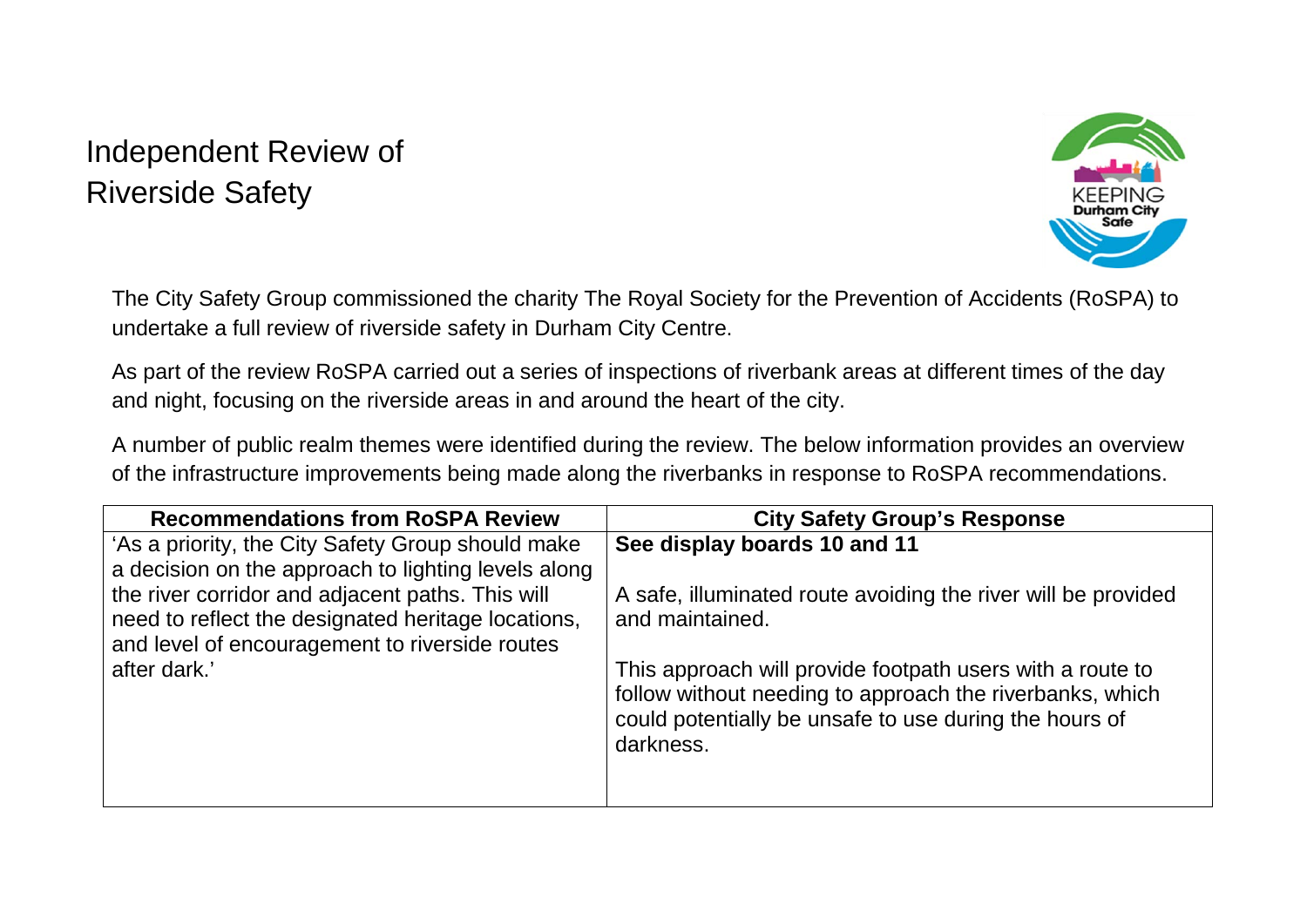|                                                                                                                                                                                                                                      | Improved signage will be installed to direct footpath users<br>towards 'lit' routes and away from the riverside.                                                                                                                                                                                                  |
|--------------------------------------------------------------------------------------------------------------------------------------------------------------------------------------------------------------------------------------|-------------------------------------------------------------------------------------------------------------------------------------------------------------------------------------------------------------------------------------------------------------------------------------------------------------------|
| 'A costed programme of works to improve physical<br>infrastructure should be drawn up. This will need<br>to reflect the priority locations identified in this<br>report, and the impact of the agreed<br>lighting/design principles' | See display boards 5,6,7,8,9 and 13<br>In response to RoSPA recommendations a delivery plan has<br>been developed which reflects the local environment and<br>conservation status as well as materials already in place.                                                                                          |
|                                                                                                                                                                                                                                      | An observation from the RoSPA review was that there were<br>minor trip hazards on the section of footpath approaching<br>Framwellgate Bridge on the west bank. This section of<br>footpath will be resurfaced to reduce this risk (display board<br>$(5)$ .                                                       |
|                                                                                                                                                                                                                                      | Another observation from the RoSPA review was that it<br>would be difficult to fully prevent access to the river through<br>installation of fencing/gates. However there were areas<br>where the installation of fencing or other barriers should be<br>considered.                                               |
|                                                                                                                                                                                                                                      | In response a full review of fencing has been carried out and<br>a variety of different styles of fencing will be installed at some<br>points along the riverbank; the main area being between the<br>boathouse and the end of the existing railings close to<br>Framwellgate Bridge (see display boards 6 to 9). |